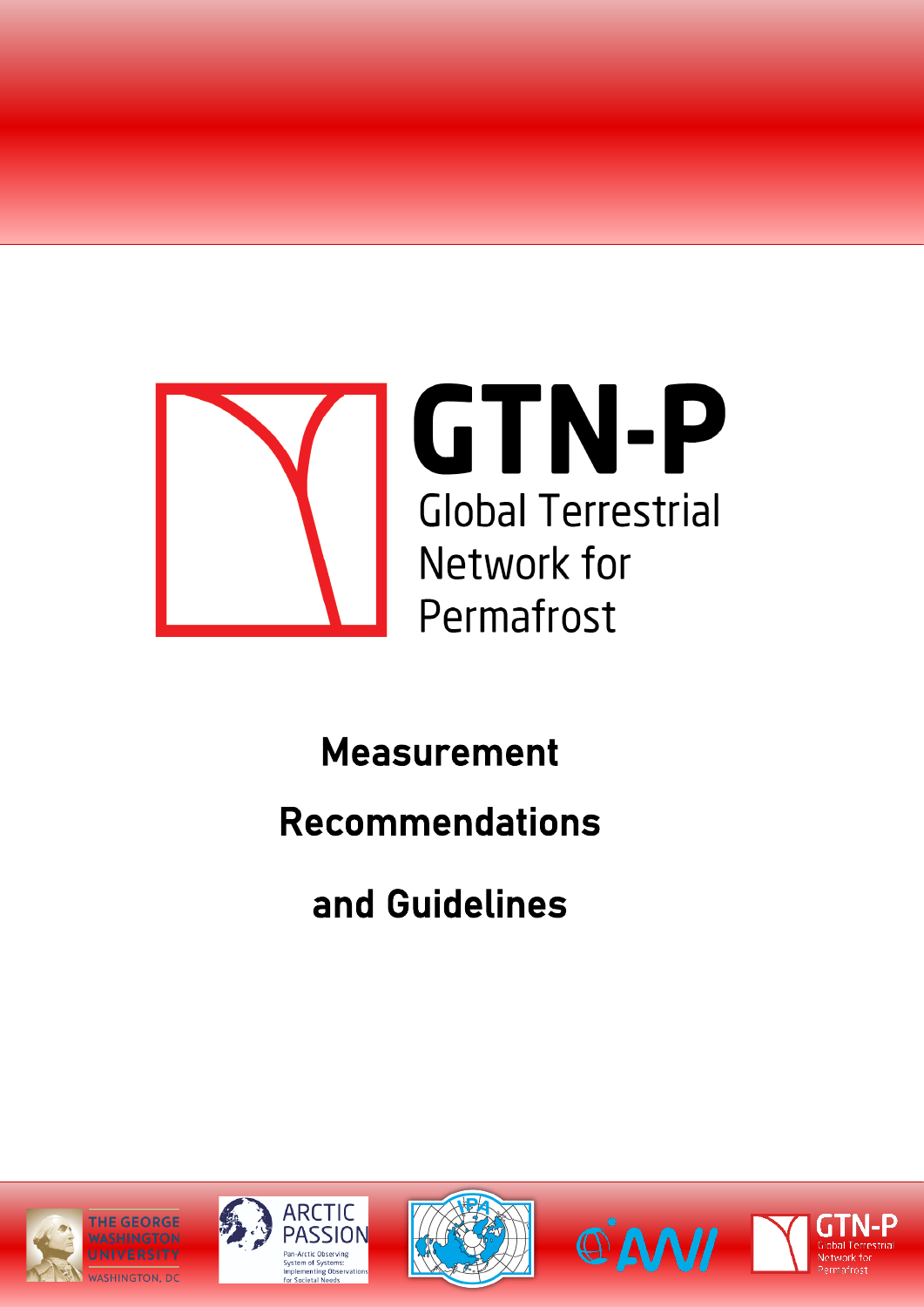## Authors

Dmitry Streletskiy<sup>1</sup>, Jeannette Noetzli<sup>2</sup>, Sharon L. Smith<sup>3</sup>, Gonçalo Vieira<sup>4</sup>, Philippe  ${\sf Schoeneich}^{5}$ , Filip Hrbacek $^{\circ}$  , Anna M. Irrgang $^7$ 

## Affiliation

- <sup>1</sup> The George Washington University, Washington, USA
- <sup>2</sup> WSL Institute for Snow and Avalanche Research SLF, Davos Dorf, Switzerland
- <sup>3</sup> Geological Survey of Canada, Natural Resources Canada, Ottawa, Canada
- <sup>4</sup> Centre of Geographical Studies, Instituto de Geografia e Ordenamento do Território, Universidade de Lisboa, Lisbon, Portugal
- <sup>5</sup> Institut d'Urbanisme et de Géographie Alpine, Université Grenoble Alpes, France
- <sup>6</sup> Department of Geography, Faculty of Science, Masaryk University, Czech Republic
- <sup>7</sup> Alfred Wegener Institute Helmholtz Centre for Polar and Marine Research, Potsdam, Germany

## Recommended Citation

Streletskiy, D., Noetzli, J., Smith, S.L., Vieira, G., Schoeneich, P., Hrbacek, F. and A.M. Irrgang (2022): Measurement Recommendations and Guidelines for the Global Terrestrial Network for Permafrost (GTN-P). DOI: 10.5281/zenodo.5973079

URL: https://gtnp.arcticportal.org/f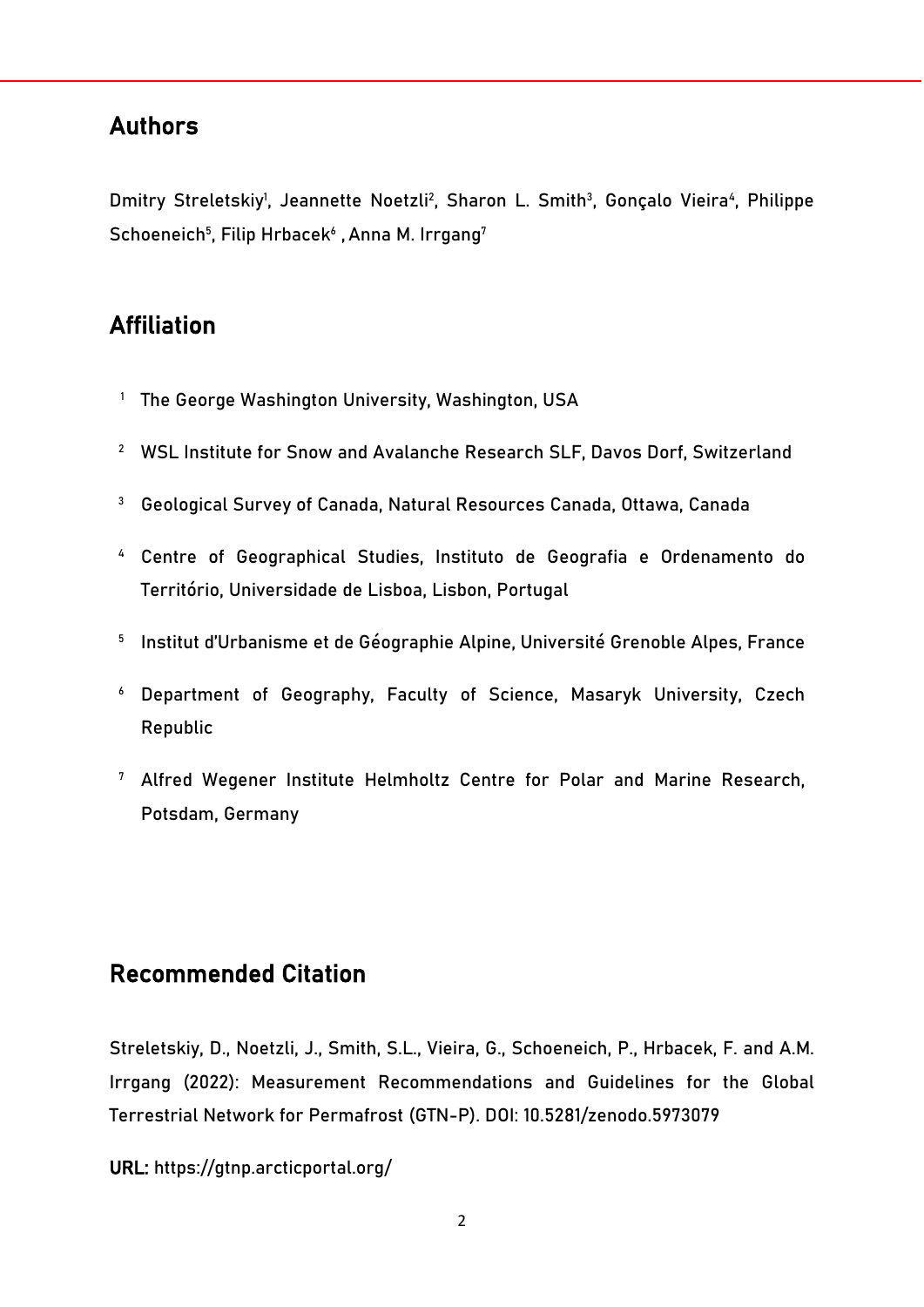This is an interim document. It will be substituted by the Permafrost Best Practices that will be published as part of the Update of the World Meteorological Organization Guide No. 8. Please go to [https://community.wmo.int/activity-areas/imop/wmo-no\\_8](https://community.wmo.int/activity-areas/imop/wmo-no_8) for more information about the status of the guide.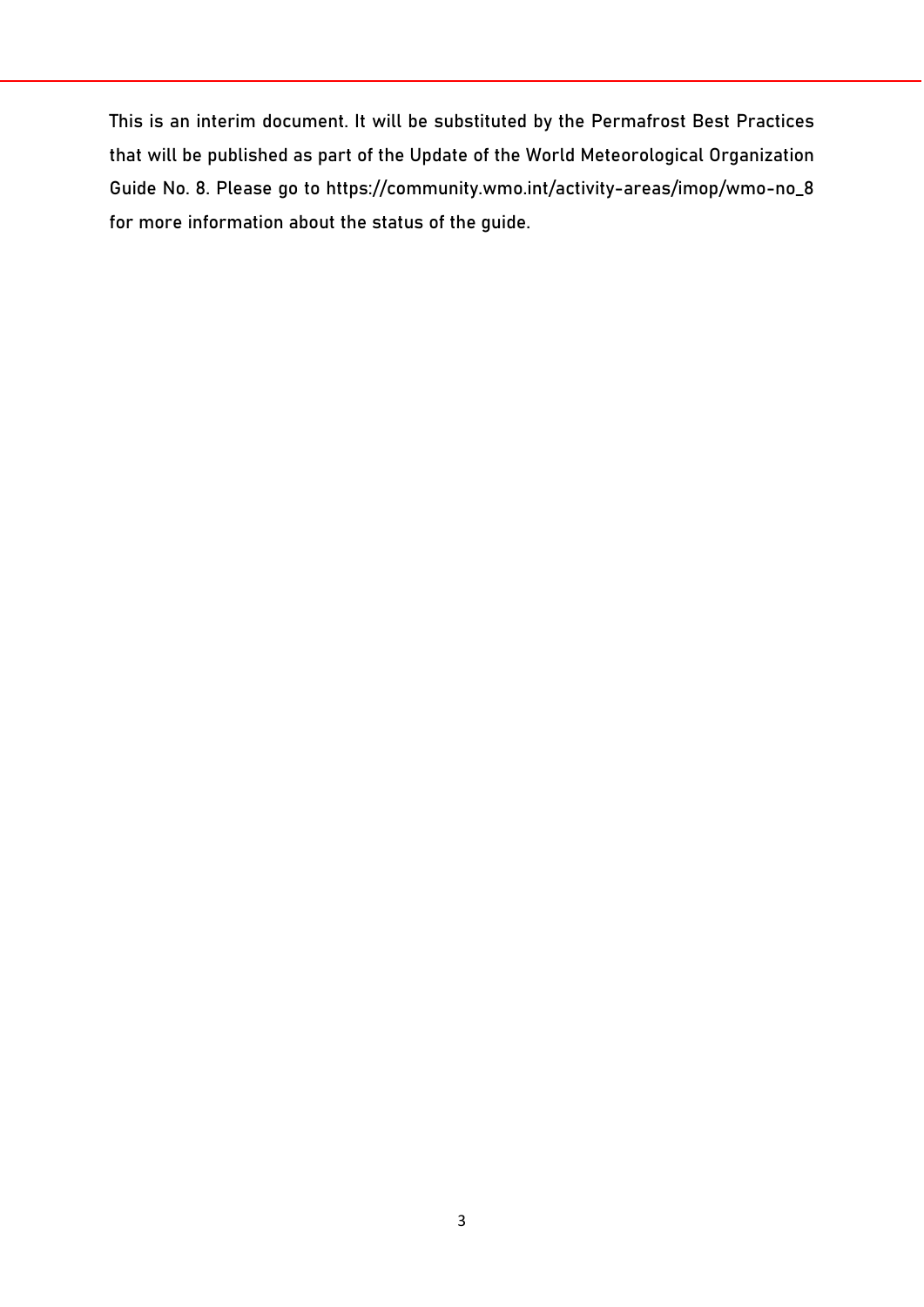## **Definitions**

The definitions applied by Global Terrestrial Network for Permafrost (GTN-P) are in alignment with the WMO Permafrost Best Practices (WMO, in prep.) and the [GCOS](https://gcos.wmo.int/en/essential-climate-variables/permafrost)  [Permafrost ECV definitions.](https://gcos.wmo.int/en/essential-climate-variables/permafrost)

Permafrost: Subsurface material that remains continuously at or below 0°C throughout at least two consecutive years.

Active Layer: The surface layer of ground that is subject to annual thawing and freezing in areas underlain by permafrost.

Rock Glacier: Debris landform generated by the former or current creep of frozen ground, detectable in the landscape with the following morphologies: front lateral margins and optionally ridge-and-furrow surface topography.

### ECV Permafrost Products and Units of Measure

To comply with the WMO definitions and best practices, we have changed the variable name from Thermal State of Permafrost (TSP) to Permafrost Temperature (PT).

Permafrost Temperature (PT): Ground temperatures measured at specified depths  $(^{\circ}C)$ .

Active Layer Thickness (ALT): Thickness of seasonally thawed ground measured in centimetres (cm).

Rock Glacier Velocity (RGV): Surface velocity of a single rock glacier unit in metres per year.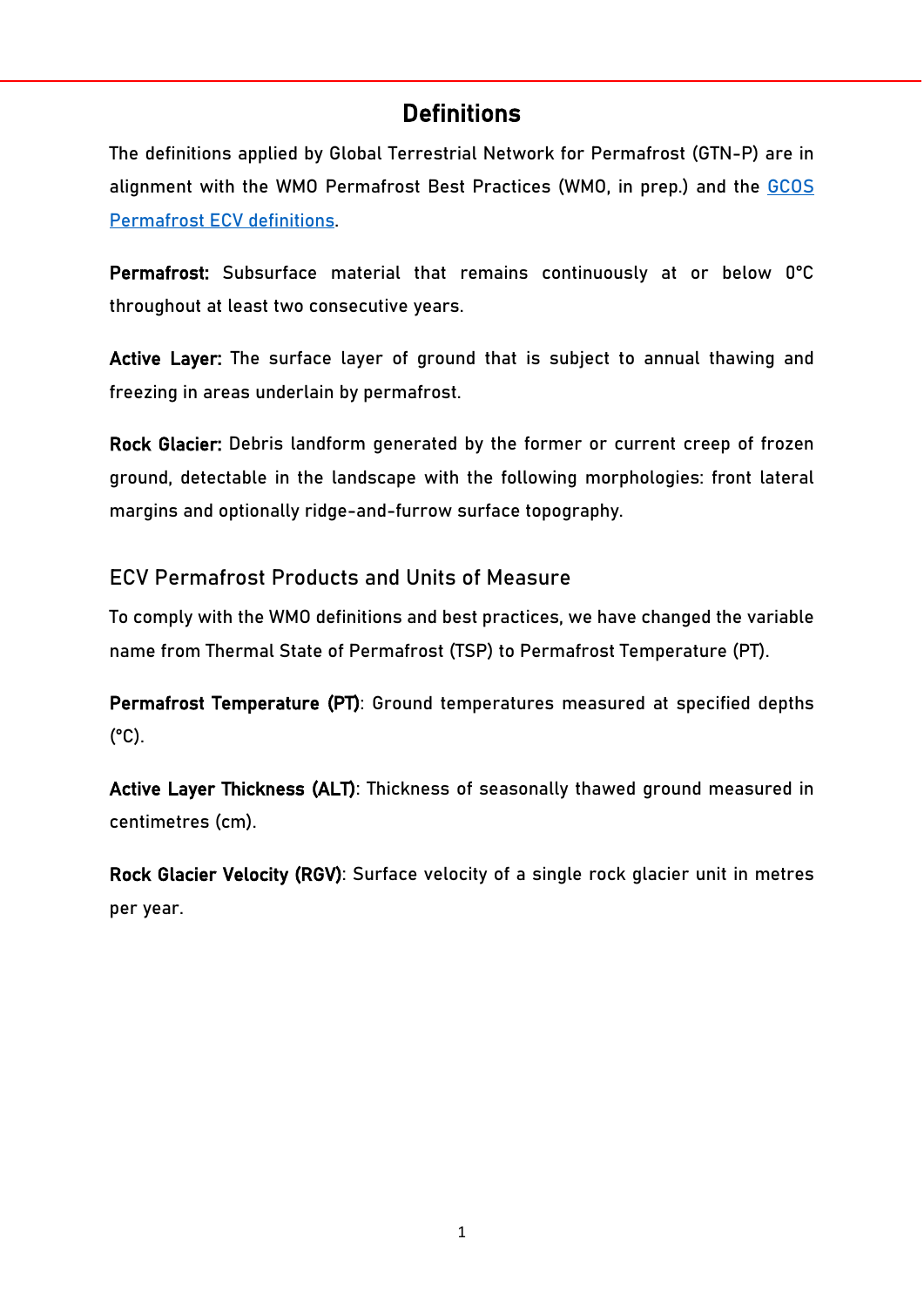### Measurement Recommendations and Guidelines

Permafrost has been identified by GCOS as an Essential Climate Variable (ECV) (GCOS, 2016). Requirements for ECV's are defined for each ECV product (Permafrost temperature PT, Active Layer Thickness ALT, and Rock Glacier Velocity RGV) on individual ECV requirement sheets. These were produced and recently revised by GCOS/TOPC and will be released with the next [GCOS Implementation Plan.](https://gcos.wmo.int/en/gcos-implementation-plan) Requirements are defined in terms of horizontal, vertical and temporal spacing, accuracy, stability and timeliness, with three levels (1. threshold = minimum requirement for consideration; 2. threshold = improved values allowing additional interpretation; and 3. goal = ideal data quality). GTN-P seeks to reach these requirements, and to promote their implementation by all contributors to the network. Methods, protocols and standards for permafrost field measurements in the context of long-term climate-related observation are being elaborated by the GCW Permafrost Best Practice Task Team, and will be published in the updated [WMO Guide](https://community.wmo.int/activity-areas/imop/wmo-no_8)  [No. 8.](https://community.wmo.int/activity-areas/imop/wmo-no_8)

Since these documents are still being compiled and edited and are not yet publicly available, the GTN-P website provides a synthetic overview on methods and protocols. It is largely based on the assessment of the status of the original development of the standards for the Terrestrial ECV (T7) Permafrost (Smith and Brown, 2009). It provides a summary of existing and most common standards for the two ECV products Permafrost Temperature (PT) and Active Layer Thickness (ALT).

The definitions and best practice recommendations for the new third product Rock Glacier Velocity (RGV) are currently being developed by the IPA Action Group Rock Glacier Inventories and Kinematics. All relevant information about RGV is accessible and frequently updated on the [RGV Action Group website](https://www.unifr.ch/geo/geomorphology/en/research/ipa-action-group-rock-glacier/) (RGV Action Group, 2021).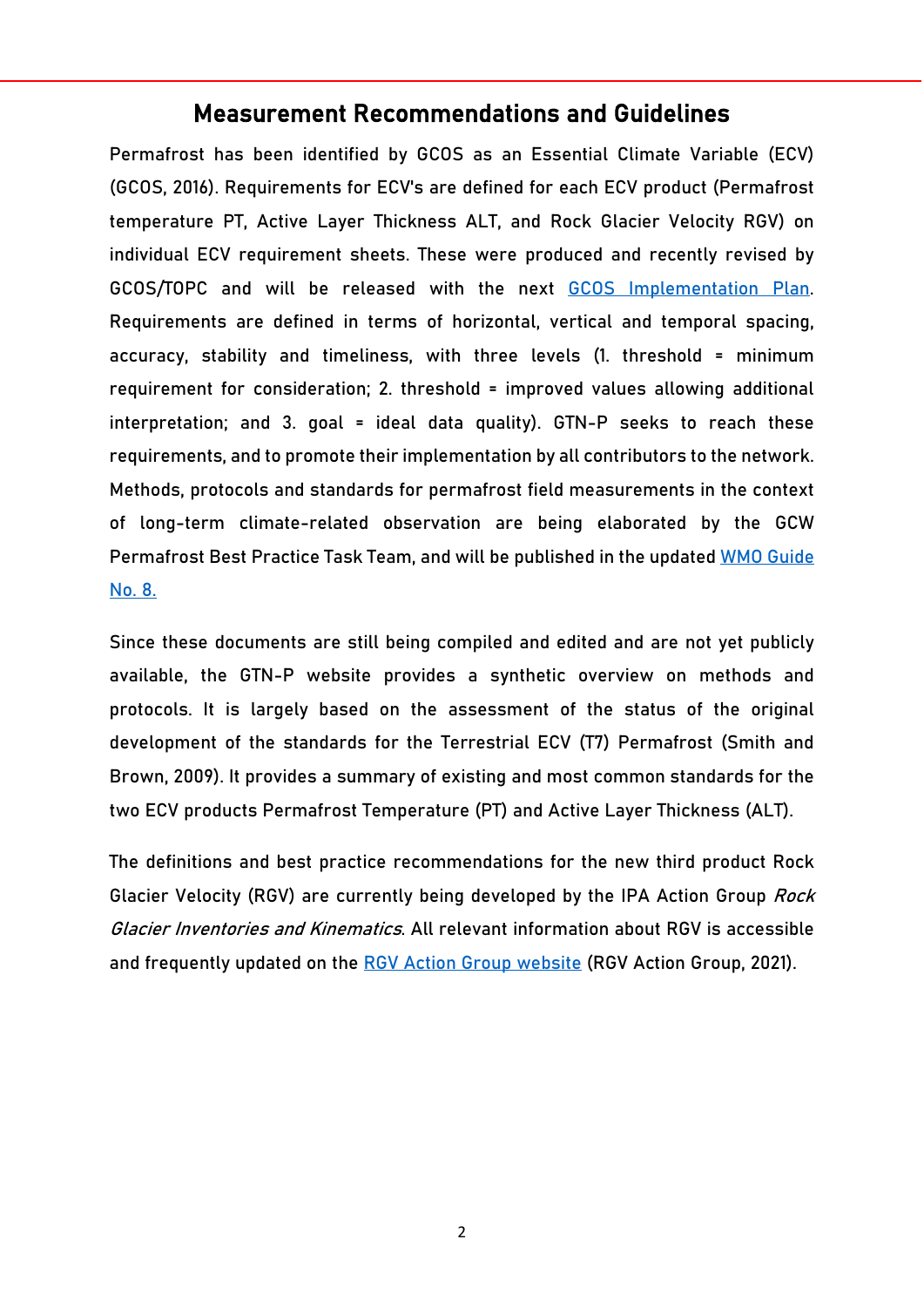#### Permafrost Temperature (PT)



Permafrost Temperature defines the thermal state of permafrost and is typically measured in boreholes. The typical depth of boreholes varies from less than 10 m to more than 100 m. It is advisable to drill permafrost boreholes with air flushing to have least disturbance of the thermal

regime and ground ice conditions, and to install a casing and a covering structure at the surface to protect the instruments and to limit air convection (e.g., Noetzli et al. 2021). Temperature measurements in boreholes may be recorded manually with a portable temperature logging system or continuously or intermittently by fixedinstalled data loggers. The accuracy and resolution of the sensors and measurements varies but it is advisable to aim for an accuracy of  $\pm 0.1$ °C or better to detect changes in permafrost temperature. If possible, thermistor strings should be periodically retrieved from the boreholes for recalibration and essential maintenance.

At shallower depths, generally less than 15 m, ground temperatures experience an annual temperature cycle and it is desirable to have several measurements throughout the year, depending on the depth and corresponding temperature variability (e.g. Noetzli et al. 2021). At depths below the penetration of the annual temperature wave (i.e., the depth of zero annual amplitude, ZAA), and up to depths of about 50 m, annual temperature measurements are sufficient to assess conductive processes. At greater depths where temperatures change slowly, biennial or less frequent (5–10 years) measurements are sufficient to capture long-term changes in permafrost temperature. With increasing permafrost degradation, more advective processes may become relevant, which cannot be captured with measurements of low temporal resolution. In light of increasing mean annual temperatures at the majority of GTN-P boreholes (Biskaborn et al., 2019) it is recommended to increase the frequency of permafrost temperature measurements (if possible) in case considerable warming is observed.

3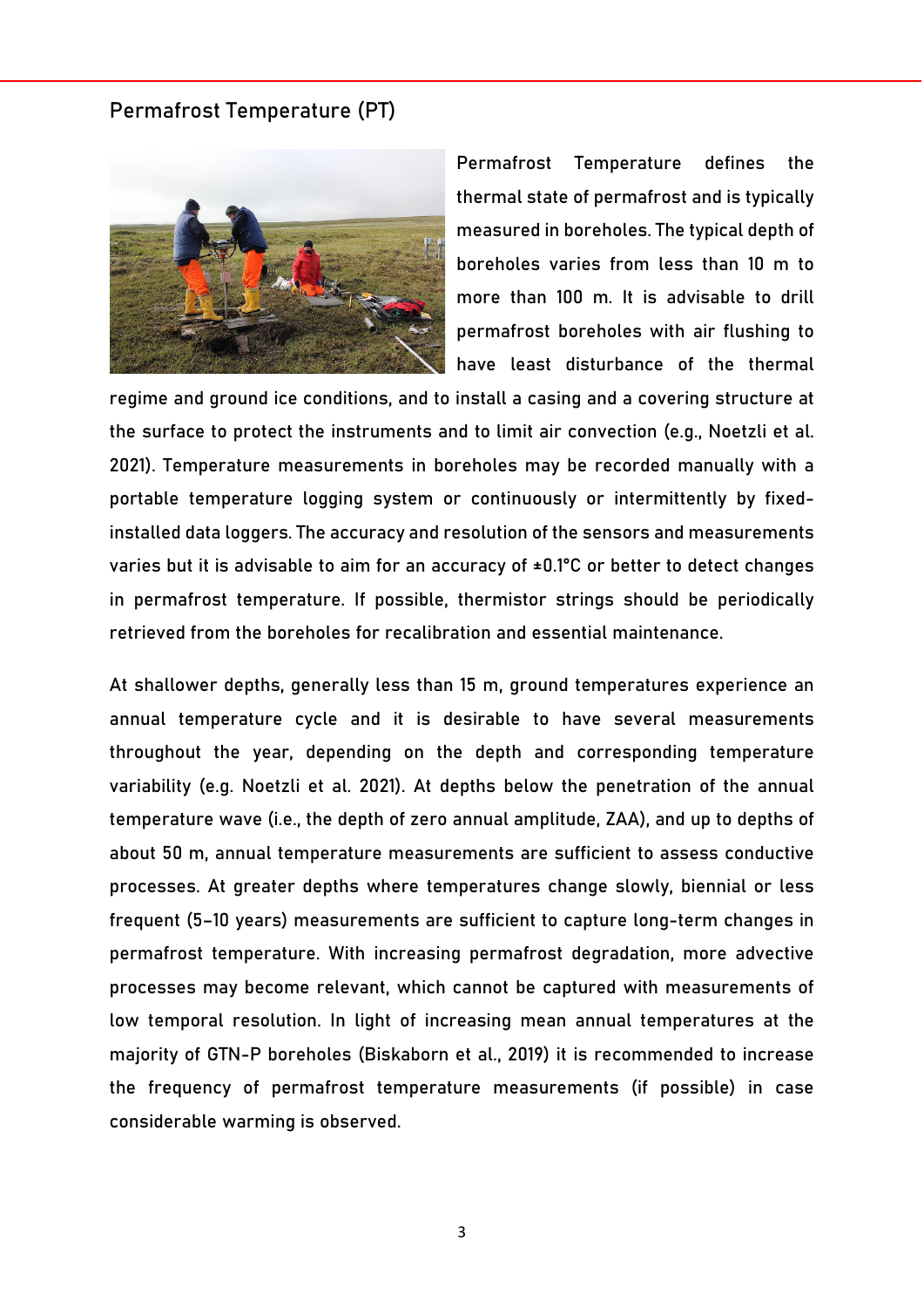

Data loggers may be utilized for repetitive daily to hourly measurements. They provide a continuous record of ground temperatures without increasing the number of site visits and with respective installation can be accessed remotely for (near) realtime data. If remote access is not available, periodic

visits are required to acquire data from loggers. Spacing of sensors on cables (or the spacing of measurements if single sensor used) generally increases with depth. For example, in the uppermost 5 to 10 m, sensor spacing of 0.5 to 1 m can adequately define the shallow thermal regime while spacing may increase to 5 to 10 m or more at depths below the ZAA. Within the EU Project PACE a standard for the sensor spacing for a 100 m borehole was defined (Harris et al. 2001): 0.2, 0.4, 0.8, 1.2, 1.6, 2, 2.5, 3, 3.5, 4, 5, 7, 9, 10, 11, 13, 15, 20, 25, 30, 40, 50, 60, 70, 80, 85, 90, 95, 97.5 and 100 m. Adaptation to site specific characteristics may however be required when knowledge on the subsurface characteristics is available. In coarse blocky surfaces, for example in a rock glacier, measurements above ca. 1 m depth may be difficult to interpret due to the often unclear definition of the actual surface (Noetzli et al. 2021). Where recalibration is prevented due to blocked sensor cables (e.g., due to terrain deformation), duplicate measurements at key depths help to assess the long-term quality of the measurements (Noetzli et al. 2021).

The minimum desirable sensor spacing for continuous measurements using data loggers (e.g., measurements every 4 to 6 hours) for boreholes less than 15 m deep are: 3, 5, 10 meters and at the bottom of the borehole. For boreholes deeper than 15 m: 5, 10, 15, 20 meters and at the maximum depth of the borehole. In the absence of data loggers, the maximum and minimum annual temperature at each depth above the level of zero amplitude can be utilized to characterize the ground thermal regime. Other parameters derived from the permafrost temperature measurements are the mean ground temperature at each depth, the depth of the zero annual amplitude (ZAA) or the active layer thickness (see below). Where temperatures are available at deeper depths, the base of the permafrost may also be estimated. This may be done through interpolation between sensors if temperatures are measured below the base of permafrost, or by extrapolation. For additional detailed discussion of high precision temperature measurements, the reader is directed to Clow (2008). In mountain

4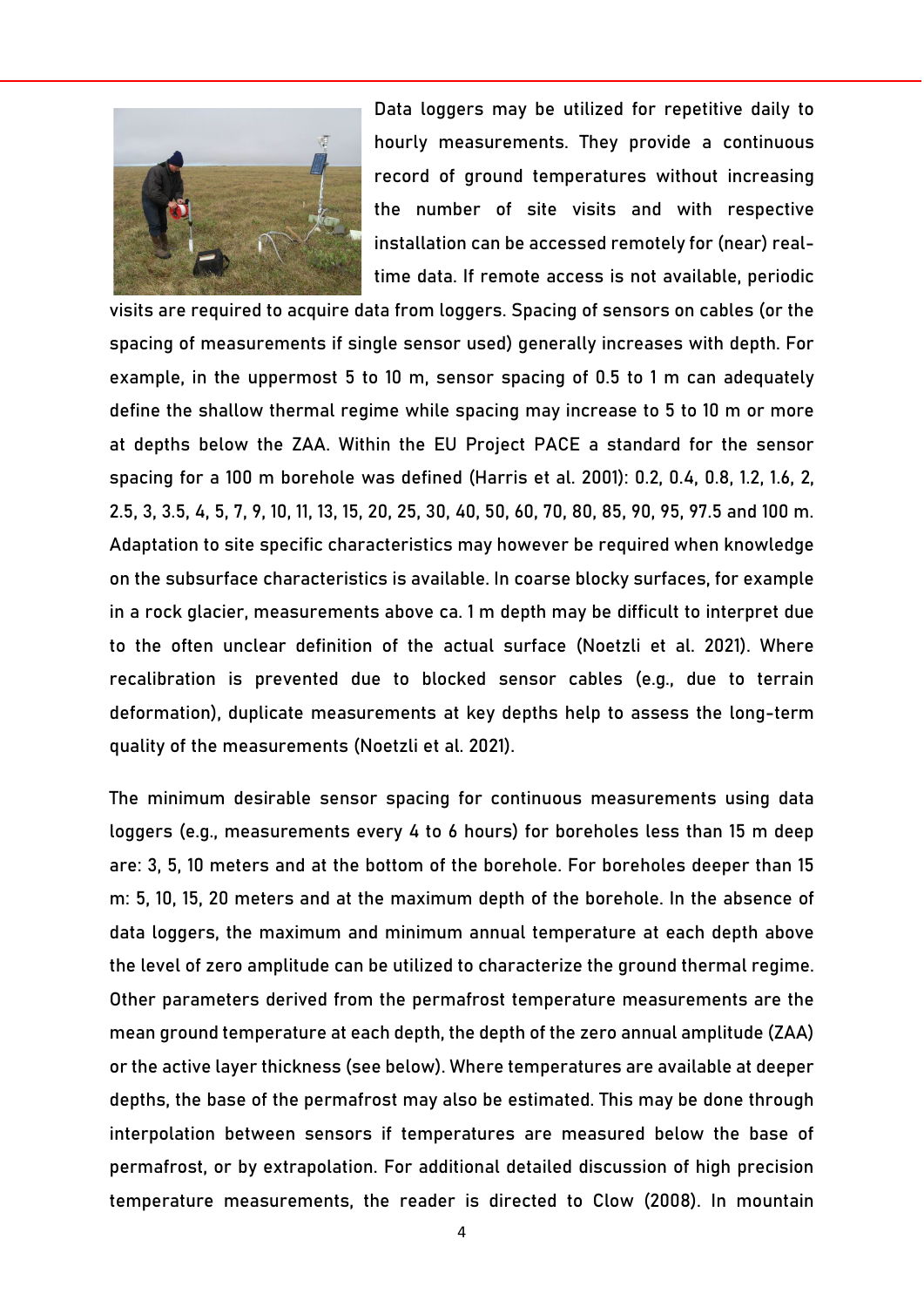permafrost, the distortion of the profile due to complex topography commonly requires additional modelling below the deepest sensor to determine the permafrost base (Noetzli and Gruber 2009).

#### Ground Temperature Profiles



Ground and air temperature are recorded as basic information at many sites, especially with the increasing availability of inexpensive, reliable temperature data loggers. Temperature sensors (usually thermistors) are inserted into the active layer and upper permafrost as a vertical array. Several installations currently use an array of thermistors embedded in a small-diameter

acrylic cylinder and connected to a high-capacity data logger. Ground temperature should be recorded at approximately one - to three-hour intervals, measured at a sensor interval of 10–20 cm, and on a seasonal basis to determine the maximum thaw penetration or additionally on an annual basis to establish mean annual ground temperatures. Freeze-thaw processes periodically act to "jack" the instrument vertically out of its original position, which may result in biases over the long-term periods (Urban and Clow, 2021).

In regions where there is no significant freezing point depression and the annual depth of thawing is corresponding to the 0°C isotherm, temperature records from a vertical array of sensors can be used to determine active-layer thickness at a point location, e.g. in boreholes. For mountain areas, where permafrost is typically found in debris and coarse blocky areas or in bedrock, this is the only applicable method to determine ALT (cf. Noetzli et al. 2021). The thickness of the active layer is linearly interpolated using the highest temperatures recorded at the uppermost thermistor in the permafrost and the lowermost thermistor in the active layer. For this reason, the probe spacing, data collection interval, and interpolation method are crucial parameters in assessing the accuracy and precision of the estimate (Riseborough, 2008). The uncertainty of the modern ground temperature measurements can be as low as 0.02–0.05°C, so probe spacing becomes more critical in the interpolation process.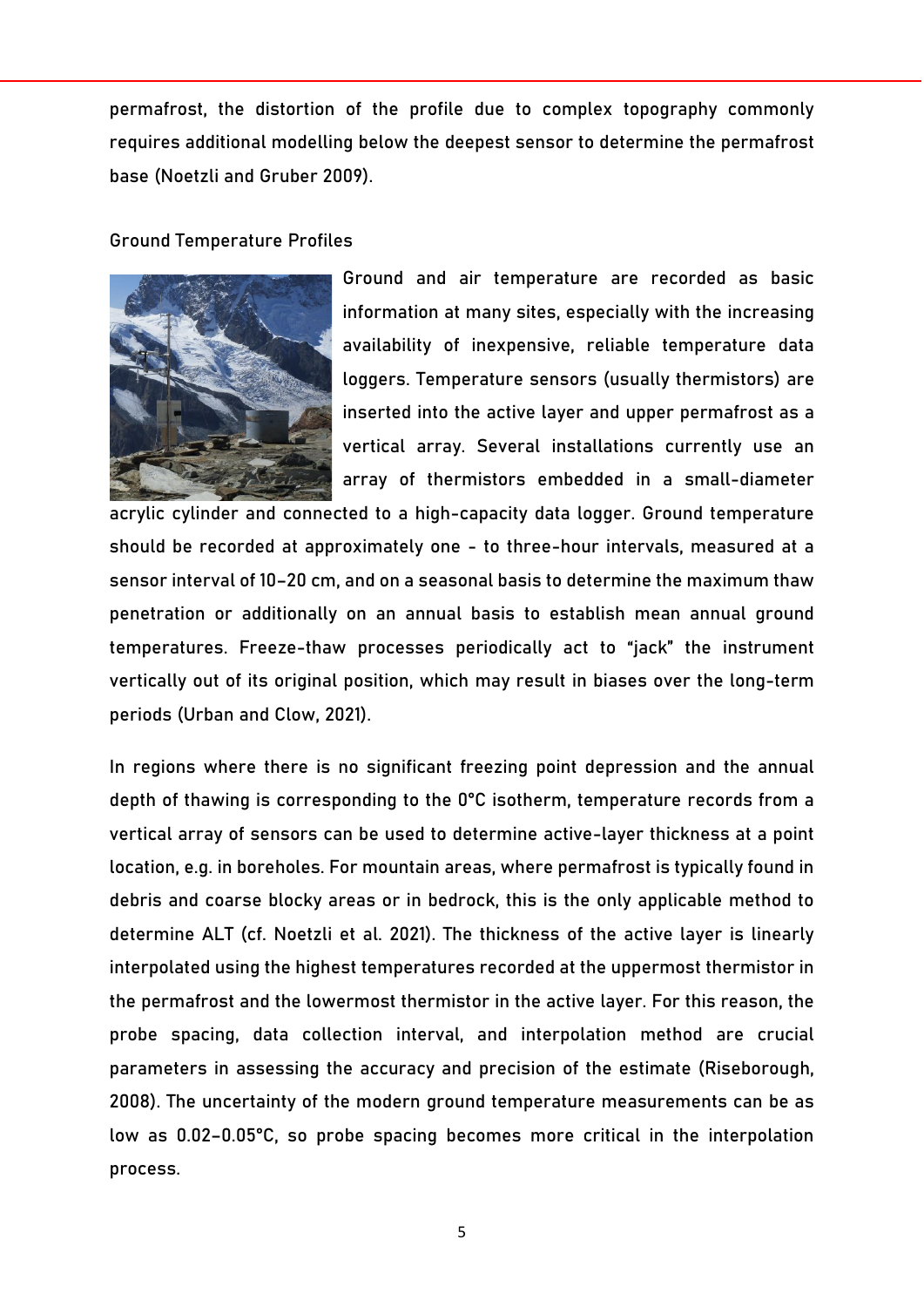#### Active Layer Thickness (ALT)

At most active layer monitoring sites, the maximum thaw depth (thickness of the active layer) is determined. However, the dynamics of the active layer, i.e., its seasonal progression, may also be monitored at sites of intensive investigations for process understanding. Several traditional methods reviewed by Nelson and Hinkel (2003) are used to determine the seasonal and long-term changes in thickness of the active layer: mechanical probing once seasonally, frost (or thaw) tubes and interpolation of ground temperatures obtained by data loggers. The CALM program's flexibility with respect to sampling design has led to significant insights into activelayer dynamics through formal field experiments (e.g., Nelson et al., 1999; Mazhitova and Kaverin, 2007). The [CALM website](https://www2.gwu.edu/%7Ecalm/) provides further information and a sampling protocol (https://www2.gwu.edu/~calm/).

#### Mechanical Probing

The minimum observation required is a late season measurement of the thickness of the active layer. However, additional observations on soil, vegetation and climate parameters are encouraged and can be entered as metadata in the GTN-P Data Management System. The desired time of probing varies with location, ranging from mid-August to mid-September in the Northern Hemisphere, and early February to late March in the Southern Hemisphere, when thaw depths are near their end-ofseason maximum. Probing utilizes a graduated metal (e.g., stainless steel) rod, with a tapered point and handle, typically 1 cm in diameter and about 2 m long. Longer probes may be used where active layers are thicker, although difficulties may arise when probing to greater depth. The probe rod is inserted into the ground to the point of resistance which is associated with a distinctive sound and contact that is apparent when frozen ground is encountered. All measurements are made relative to the surface; in standing water, both thaw depth and water depth are recorded. Typically, two to three measurements are made at each location and the average is reported. If a standard spacing is maintained between the two sampling points, probing is performed within one meter of each other.

A gridded sampling design or transect allows for analyses of intra- and inter-site spatial variability (Nelson et al., 1998, 1999; Burgess et al., 2000). The size of the plots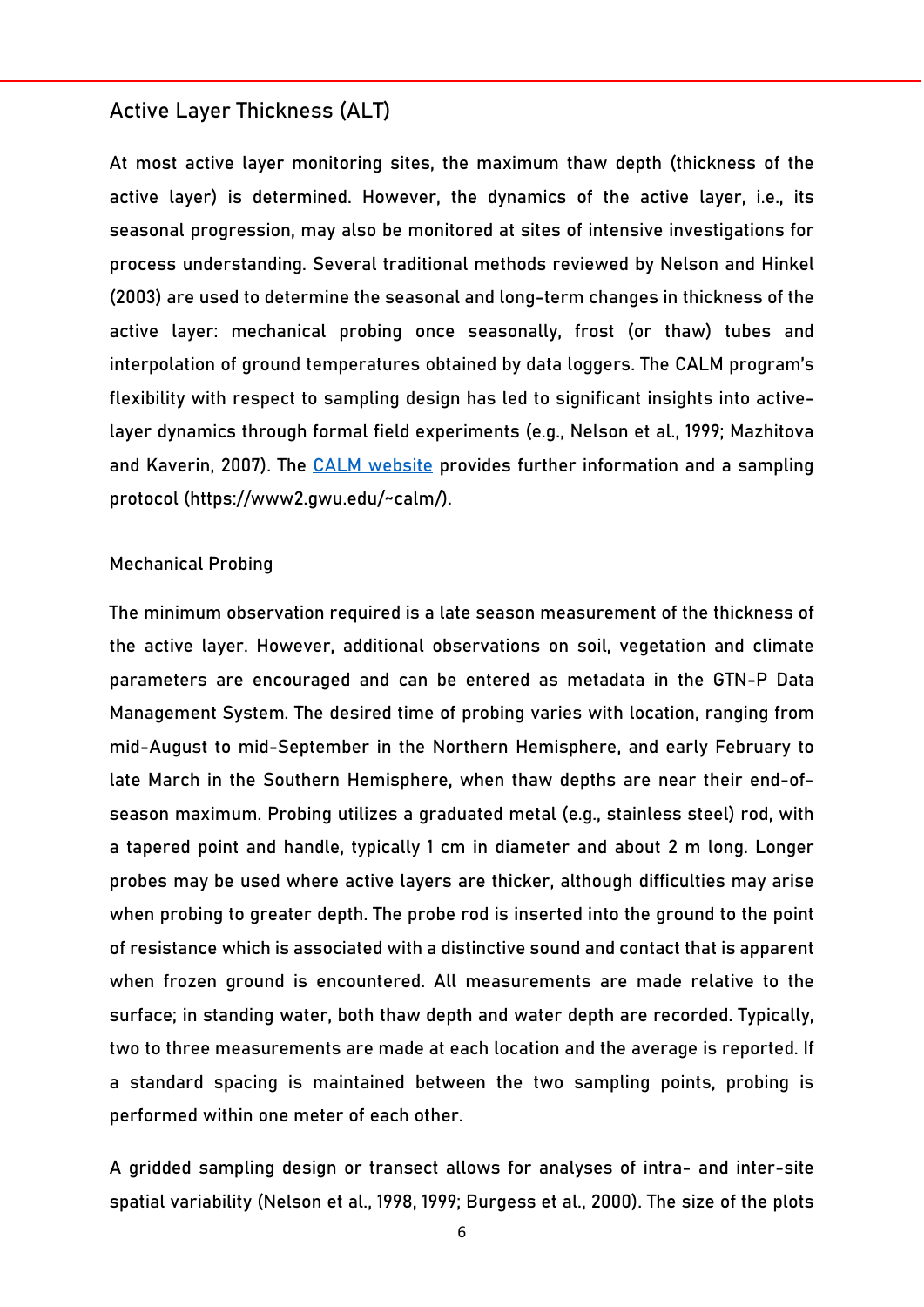or grid and length of the transects vary depending on site geometry and design; grids range between 10, 100, and 1000 m on a side, with nodes distributed evenly at 1, 10, or 100 m spacing, respectively. The method accuracy is within 1 cm. In regions underlain by ice-rich permafrost, thaw settlement may lead to the underestimation of the progression of thaw and the loss of permafrost (Shiklomanov et al., 2013; Streletskiy et al., 2016).

#### Frost/Thaw Tubes

When read periodically, frost tubes provide information about seasonal progression of thaw and/or maximum seasonal thaw. The exact vertical position of a single frost tube should be determined at the end of the first summer of active layer measurements by selecting a point representative of the mean active-layer depth for the entire grid. Thaw/frost tubes are devices extending from above the ground surface through the active layer into the underlying permafrost. They have been used extensively in Canada. Construction materials, design specifications, and



installation instructions are available for several variants of the basic principle (Rickard and Brown, 1972; Mackay, 1973; Nixon, 2000). A rigid outer tube is inserted into permafrost, and serves as a vertically stable reference; an inner, flexible tube is filled with water or sand containing dye, or beads with water. The approximate position of the thawed active layer is indicated by the presence of ice in the tube, or by the boundary of the colourless sand that corresponds to the adjacent frozen soil. Each summer the thaw depth, surface level, and maximum heave or subsidence is measured relative to the immobile outer tube. These measurements are used to derive two values for the preceding summer: (1) the maximum thaw penetration, independent of the ground surface and corrected to a standard height above the ground established during installation (i.e., a fixed datum); and (2) the active layer thickness, assumed to coincide with maximum surface subsidence. With modifications, the accuracy of the measurements is about 2 cm.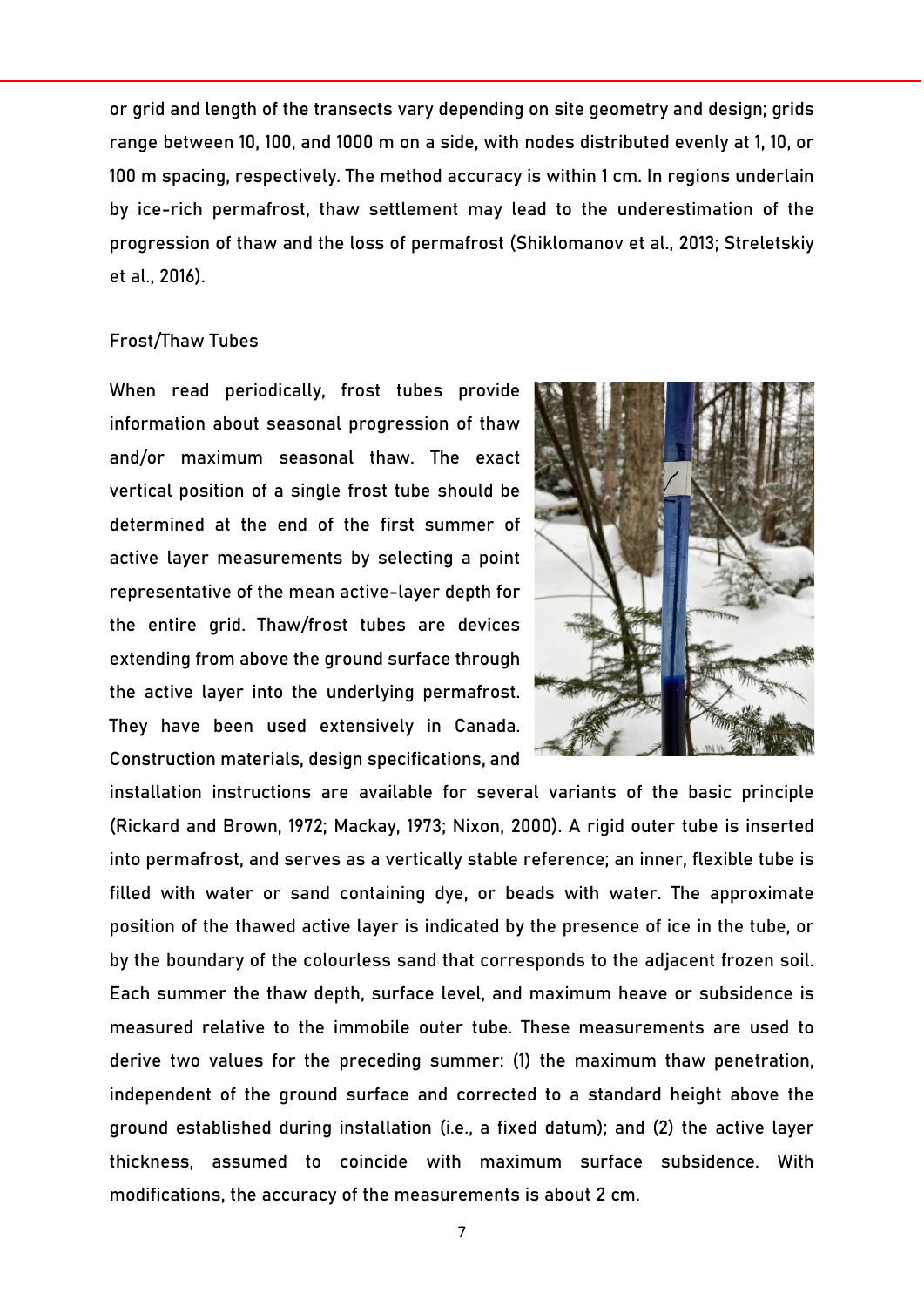## Metadata and Ancillary Data

Metadata is additional descriptive information (data) about data and according to the GCOS Monitoring Principles should be documented and treated with the same care as the data themselves (GCOS, after COP, 2003). It may contain for example important descriptive information about the measurements and instruments used and their changes, or about the sites, or the circumstances of the measurements. Such information is important for data quality control and to contextualize the measurements for data users. Additional data collected at monitoring sites may help to support the interpretation of active layer thickness and permafrost temperature data and to characterize the relationship between permafrost conditions and climate or local factors.

The description of the observation sites is an important part of the GTN-P and should be based on existing ISO geospatial standards (ISO19115) in addition to collecting (when feasible) information on the surrounding environment such as vegetation, soil type, stratigraphy, geomorphology and geology. Air temperature and snow depth are often measured at monitoring sites as well as other climatic data to better characterize the microclimate. The soil moisture content may also be measured as it is an important factor determining the thermal behaviour of the ground. Changes in ice content are detectable by geophysical methods (Hilbich et al. 2008, Hauck et al. 2011). Variability of thermal conditions in boreholes due to variable surface cover and topography can be assessed using distributed miniature temperature loggers in the area of a borehole, which helps to assess representativeness (Noetzli et al. 2021). In most cases, off-the-shelf instrumentation can be utilized to make these measurements automatically and relatively inexpensively. Data are typically recorded by data loggers that can be downloaded during annual (or less frequent) visits to the site.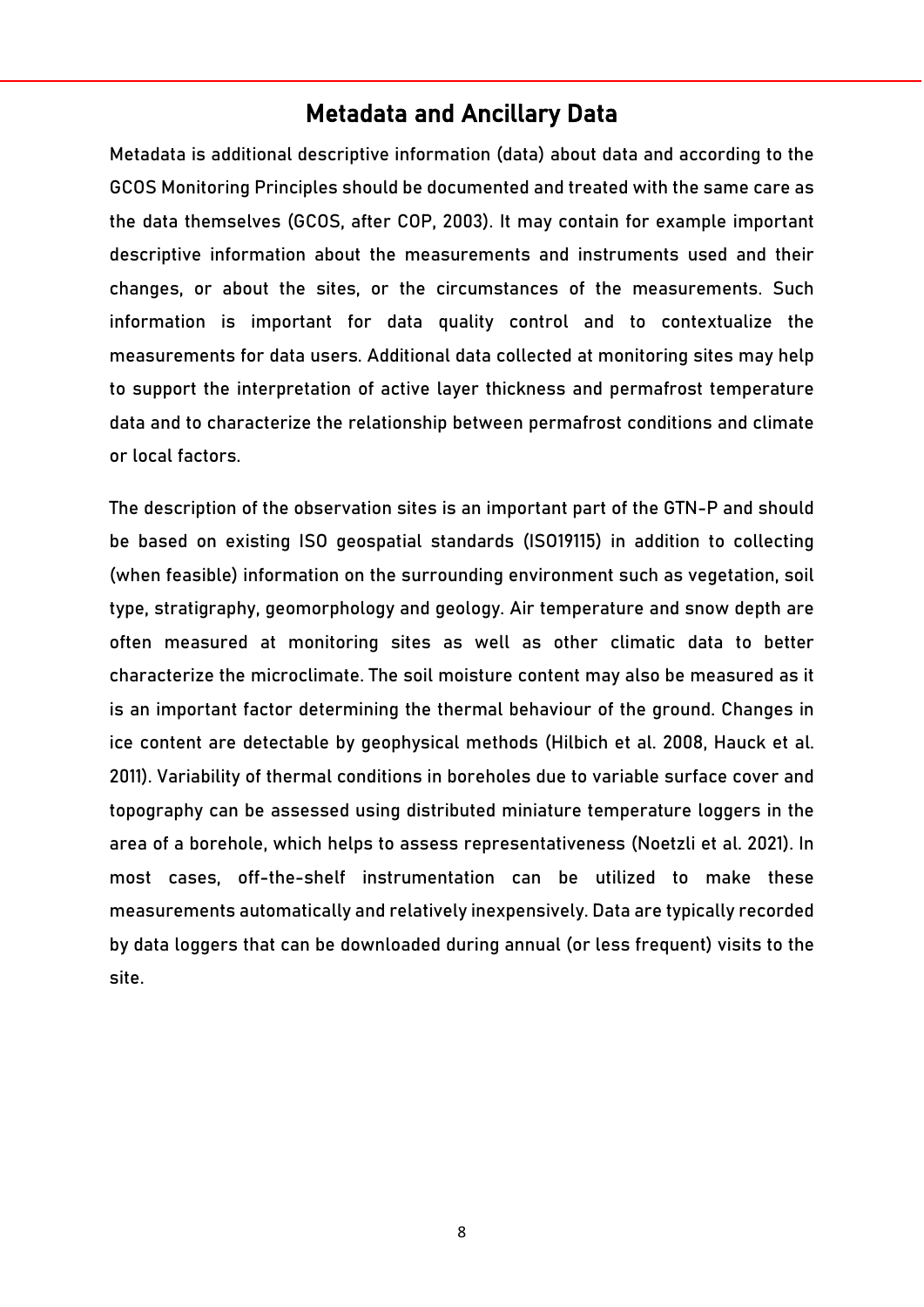## References

- Biskaborn, B.K., Smith, S.L., Noetzli, J., Matthes, H., Vieira, G., Streletskiy, D.A., Schoeneich, P., Romanovsky, V.E., Lewkowicz, A.G., Abramov, A., Allard, M., Boike, J., Cable, W.L., Christiansen, H.H., Delaloye, R., Diekmann, B., Drozdov, D., Etzelmüller, B., Grosse, G., Guglielmin, M., Ingeman-Nielsen, T., Isaksen, K., Ishikawa, M., Johansson, M., Johannsson, H., Joo, A., Kaverin, D., Kholodov, A., Konstantinov, P., Kröger, T., Lambiel, C., Lanckman, J.-P., Luo, D., Malkova, G., Meiklejohn, I., Moskalenko, N., Oliva, M., Phillips, M., Ramos, M., Sannel, A.B.K., Sergeev, D., Seybold, C., Skryabin, P., Vasiliev, A., Wu, Q., Yoshikawa, K., Zheleznyak, M., Lantuit, H. 2019: Permafrost is warming at a global scale. Nature Communications, 10(1), 1–11. DOI: 10.1038/s41467-018-08240-4
- Burgess, M.M., Smith, S.L., Brown, J., Romanovsky, V. and Hinkel, K. 2000: The Global Terrestrial Network for Permafrost (GTNet-P): Permafrost monitoring contributing to global climate observations. In: Current Research 2000E, Geological Survey of Canada.
- Clow, G.D. 2008: USGS polar temperature logging system, description and measurement uncertainties, Techniques and Methods 2-E3. 24p. U.S. Geological Survey, Reston, Virginia (http:// pubs.usgs.gov/tm/02e03).
- Global Climate Observing System (GCOS). 2016: Permafrost Essential Climate Variable (ECV) Factsheet. https://ane4bf-datap1.s3.eu-west-1.amazonaws.com/wmod8\_climatedata/s3fs-# (accessed: 01.12.2021).
- Global Climate Observing System (GCOS) 2003: GCOS Monitoring principles. https://gcos.wmo.int/en/essential-climate-variables/about/gcos-monitoringprinciples (accessed: 25.01.2022)
- Hauck, C., Böttcher, M. and Maurer, H. 2011: A new model for estimating subsurface ice content based on combined electrical and seismic data sets, The Cryosphere, 5(2), 453–468. DOI: 10.5194/tc-5-453-2011.
- Hilbich, C., Hauck, C., Hoelzle, M., Scherler, M., Schudel, L., Völksch, I., Vonder Mühll, D. and Mäusbacher, R. 2008: Monitoring mountain permafrost evolution using electrical resistivity tomography: A 7-year study of seasonal, annual, and longterm variations at Schilthorn, Swiss Alps, Journal of Geophysical Research, 113(F1), F01S90, DOI: 10.1029/2007JF000799.
- Mackay, J.R. 1973: A frost tube for the determination of freezing in the active layer above permafrost. Canadian Geotechnical Journal, 10: 392-396.
- Mazhitova, G.G. and Kaverin, D.A. 2007: Dynamics of seasonal thaw depth and surface subsidence at a Circumpolar Active Layer Monitoring (CALM) site in European Russia. Earth Cryosphere, 11: 20-30.
- Nelson, F.E. and Hinkel, K.M. 2003: Methods for measuring active-layer thickness. In: Humlum, O. & Matsuoka, N. (eds.) A Handbook on Periglacial Field Methods. Longyearbyen, Norway: University of the North in Svalbard.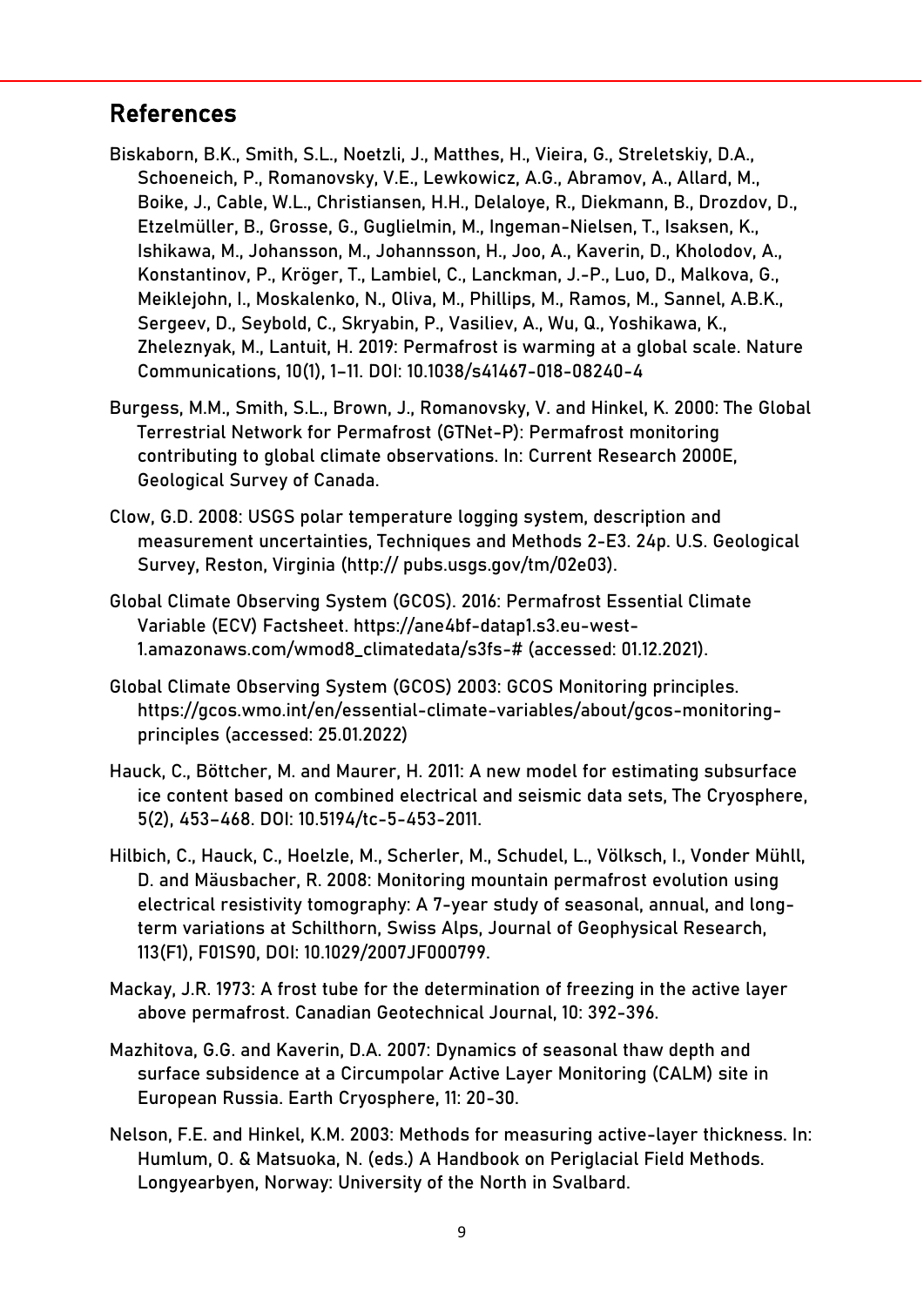- Nelson, F.E., Shiklomanov, N.I., and Mueller, G.R. 1999: Variability of active-layer thickness at multiple spatial scales, north-central Alaska, U.S.A. Arctic, Antarctic, and Alpine Research, 31, 158-165.
- Nelson, F.E., Hinkel, K.M., Shiklomanov, N.I., Mueller, G.R., Miller, L.L. and Walker, D.A. 1998: Active-layer thickness in north-central Alaska: systematic sampling, scale, and spatial autocorrelation. Journal of Geophysical Research-Atmospheres, 103(D22): 28,963-28,973.
- Nixon, F.M, 2000: Thaw-depth monitoring. In: The Physical Environment of the Mackenzie Valley, Northwest Territories: a Base Line for the Assessment of Environmental Change. Geological Survey of Canada Bulletin 547: 119-126. Available at: http://geoscan.ess.nrcan.gc.ca/cgibin/starfinder/23595/geoscan\_e.txt
- Noetzli, J., Arenson, L.U., Bast, A., Beutel, J., Delaloye, R., Farinotti, D., Gruber, S., Gubler, H., Haeberli, W., Hasler, A., Hauck, C., Hiller, M., Hoelzle, M., Lambiel, C., Pellet, C., Springman, S.M., Vonder Muehll, D. & Phillips, M. 2021: Best Practice for Measuring Permafrost Temperature in Boreholes Based on the Experience in the Swiss Alps. Frontiers in Earth Science 9: 607875. DOI: 10.3389/feart.2021.607875
- Noetzli, J., Gruber, S., 2009. Transient thermal effects in Alpine permafrost. The Cryosphere 3, 85–99.
- Rickard, W. and Brown, J. 1972: The performance of a frost-tube for the determination of soil freezing and thawing depths. Soil Science, 113(2): 149-154.
- Riseborough, D.W. 2008: Estimating active layer and talik thickness from temperature data: implications from modelling results. In: Proceedings, Ninth International Conference on Permafrost. Edited by D.L. Kane and K.M. Hinkel. Fairbanks, Alaska. Institute of Northern Engineering, University of Alaska-Fairbanks, Vol. 2, pp. 1487-1492.

Rock Glacier Velocity (RGV) Action Group 2021: https://www.unifr.ch/geo/geomorphology/en/research/ipa-action-group-rockglacier (accessed: 01.12.2021)

- Shiklomanov, N.I., Streletskiy, D.A., Little, J.D., and Nelson, F.E. 2013: Isotropic thaw subsidence in undisturbed permafrost landscapes. Geophysical Research Letters, 40: 1-6. DOI: 10.1002/2013GL058295.
- Streletskiy, D.A., Shiklomanov, N.I., Little, J.D., Nelson, F.E., Brown, J., Nyland, K.E., Klene, A.E. 2016: Thaw Subsidence in Undisturbed Tundra Landscapes, Barrow, Alaska, 1962–2015. Permafrost and Periglacial Processes. DOI: 10.1002/ppp.1918
- Urban, F.E., and Clow, G.D. 2021: DOI/GTN-P Climate and active-layer data acquired in the National Petroleum Reserve–Alaska and the Arctic National Wildlife Refuge, 1998–2019: U.S. Geological Survey Data Series 1092, 71 p. DOI: 10.3133/ds1092.